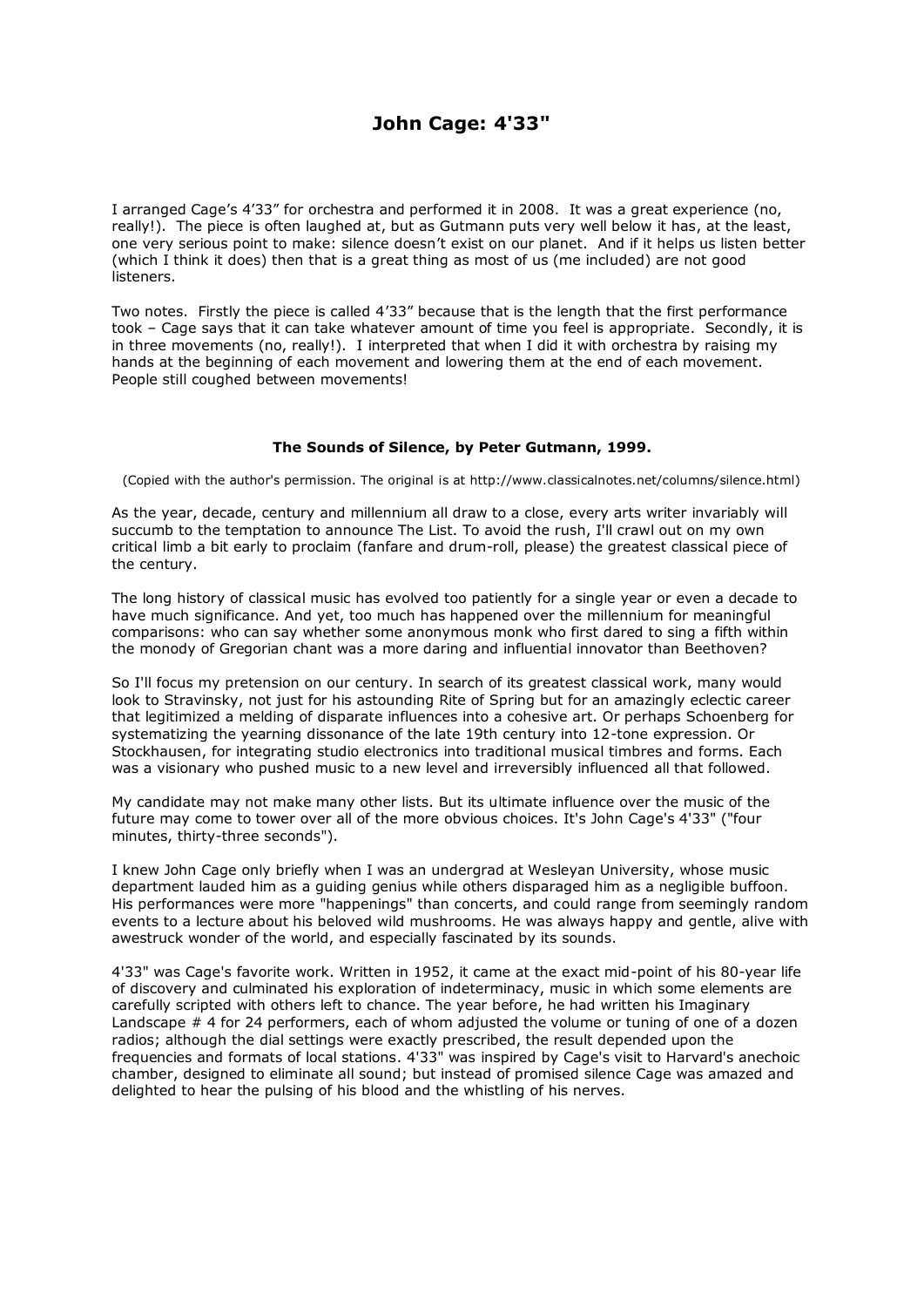Most music is trivialized by attempts to describe it. ("The melody is announced by the flutes...") That's not a problem with 4'33". Here's how one performance went: A tuxedoed performer came on stage, sat at a grand piano, opened the lid, occasionally turned some music pages but otherwise sat as quietly as possible for 4 minutes and 33 seconds, then rose, bowed and left. And that was it.

Although often described as a silent piece, 4'33" isn't silent at all. While the performer makes as little sound as possible, Cage breaks traditional boundaries by shifting attention from the stage to the audience and even beyond the concert hall. You soon become aware of a huge amount of sound, ranging from the mundane to the profound, from the expected to the surprising, from the intimate to the cosmic –shifting in seats, riffling programs to see what in the world is going on, breathing, the air conditioning, a creaking door, passing traffic, an airplane, ringing in your ears, a recaptured memory. This is a deeply personal music, which each witness creates to his/her own reactions to life. Concerts and records standardize our responses, but no two people will ever hear 4'33" the same way. It's the ultimate sing-along: the audience (and the world) becomes the performer.

Let's tackle a few obvious questions. Is this music? Sure it is - each sound has a distinct tone, duration, rhythm and timbre. Isn't it arbitrary? But so are all artistic conventions. Couldn't a 3 year old have written this piece? Perhaps. But did he? Did you?

If all this still sounds more like noise than real music, don't feel bad - you're in very distinguished company. As chronicled in Nikolas Slonimsky's perversely wonderful Lexicon of Musical Invective (Washington University, 1965), even the most comfortable and cherished staples of our current repertoire, including Brahms, Chopin, Debussy and Tchaikovsky, had been condemned by contemporary esthetes in the very same way. Even Beethoven's Fifth Symphony, now the most popular classical work of all, was damned as "odious meowing" - and not music - decades after its premiere.

The "point" of 4'33", and the appeal of most avant-garde stuff, is that unlike most music it presents an open process rather than an attempt to realize a composer's prescribed directives to achieve a specific intended result. It's an invitation, not a command.

And yet, few people genuinely like to listen to modern classical music. (And here I don't mean mainstream derivative stuff, but real cutting-edge avant-garde.) Often the concept turns out to be far more interesting than its execution - once you acknowledge the basic scheme you really don't want to have to sit through it. 4'33" is one of the very few pieces that has the opposite appeal. Its idea sounds simplistic and even stupid, but performances are fascinating, since they involve each listener so fully and intimately. And it's over before you can get bored or uncomfortable.

One more question: is this stuff really classical music? I think so. The huge variety of music of all eras that we call classical (and here I'm certainly including classic pop, folk, blues and jazz) seems to share two key traits. The first is a respect for tradition. Beyond being a wickedly keen variation on the conventions of the formal concert, 4'33" fills a crucial slot in history. Music began as an imitation of natural sounds and human voices but then became increasingly stylized. Cage brilliantly brings the process full circle, bridging the cultural distance that has developed between conventional performance and the sounds of nature where it all began.

The second hallmark is staying power. I've heard Mozart's dozen mature piano concertos dozens of times each over dozens of years, but right now I can recall only a few of their melodies. I heard the Cage piece just once (and three decades ago), but I remember it so vividly.

The ultimate wonder of 4'33" is the profundity of its simplicity. While staying within the concert hall, Cage transcends its rigid confines. He combines anarchy with sly humor. His result is universal, but his means are deeply personal. 4'33" is strikingly original, yet easily imitated. (For example, the graphic for the printed version of this column was an empty border; but upon publication it contained print-through, paper grain and other unplanned "imperfections" and so it really wasn't empty after all.)